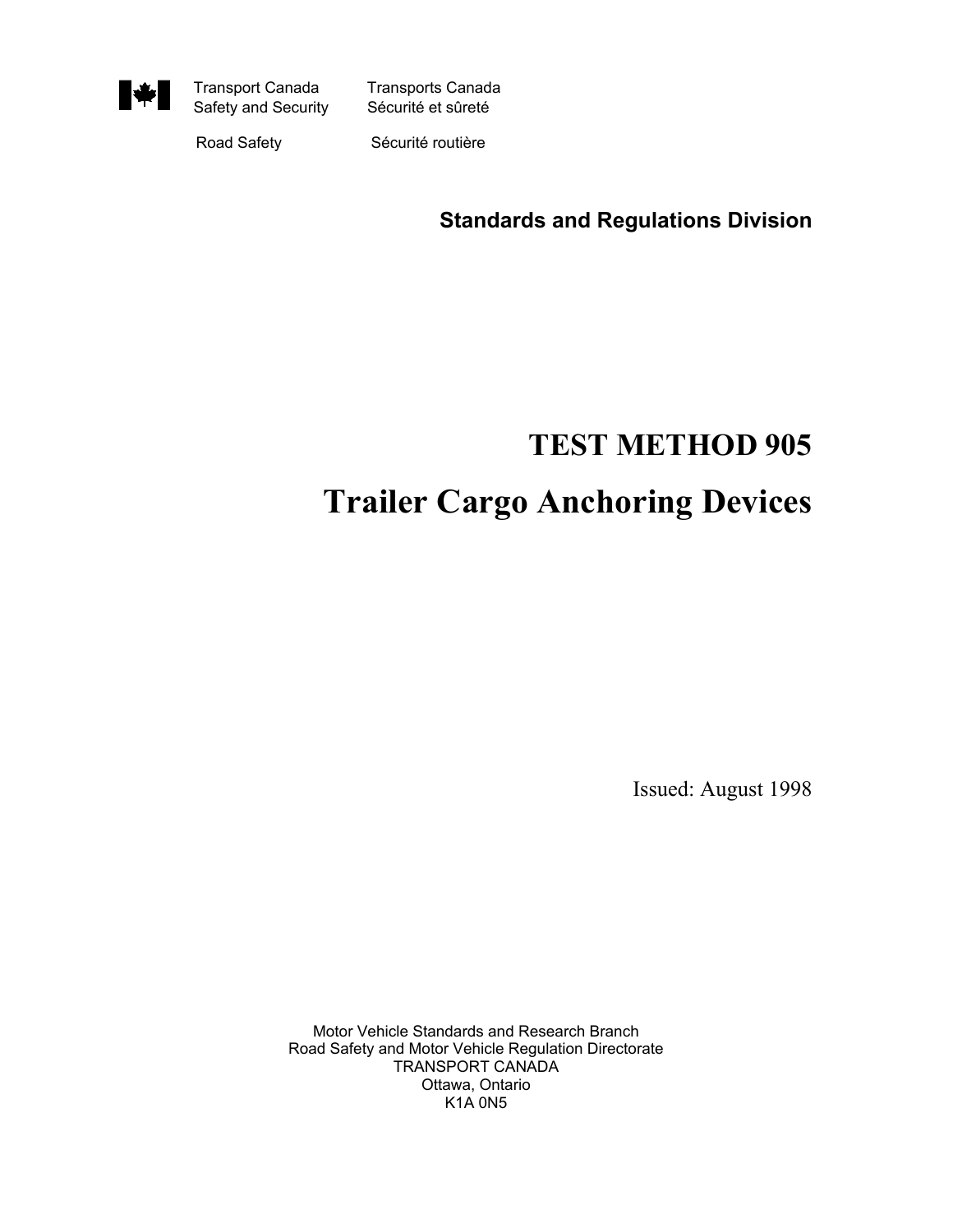## **TABLE OF CONTENTS**

## **TABLE OF FIGURES**

| Figure 1 — Chain Loading Method for the Stake Pocket Test3       |
|------------------------------------------------------------------|
| Figure 2 — Webbing Loading Methods for the Winch Assembly Test5  |
| Figure 3 — Chain Loading Method for D-Rings and Similar Devices7 |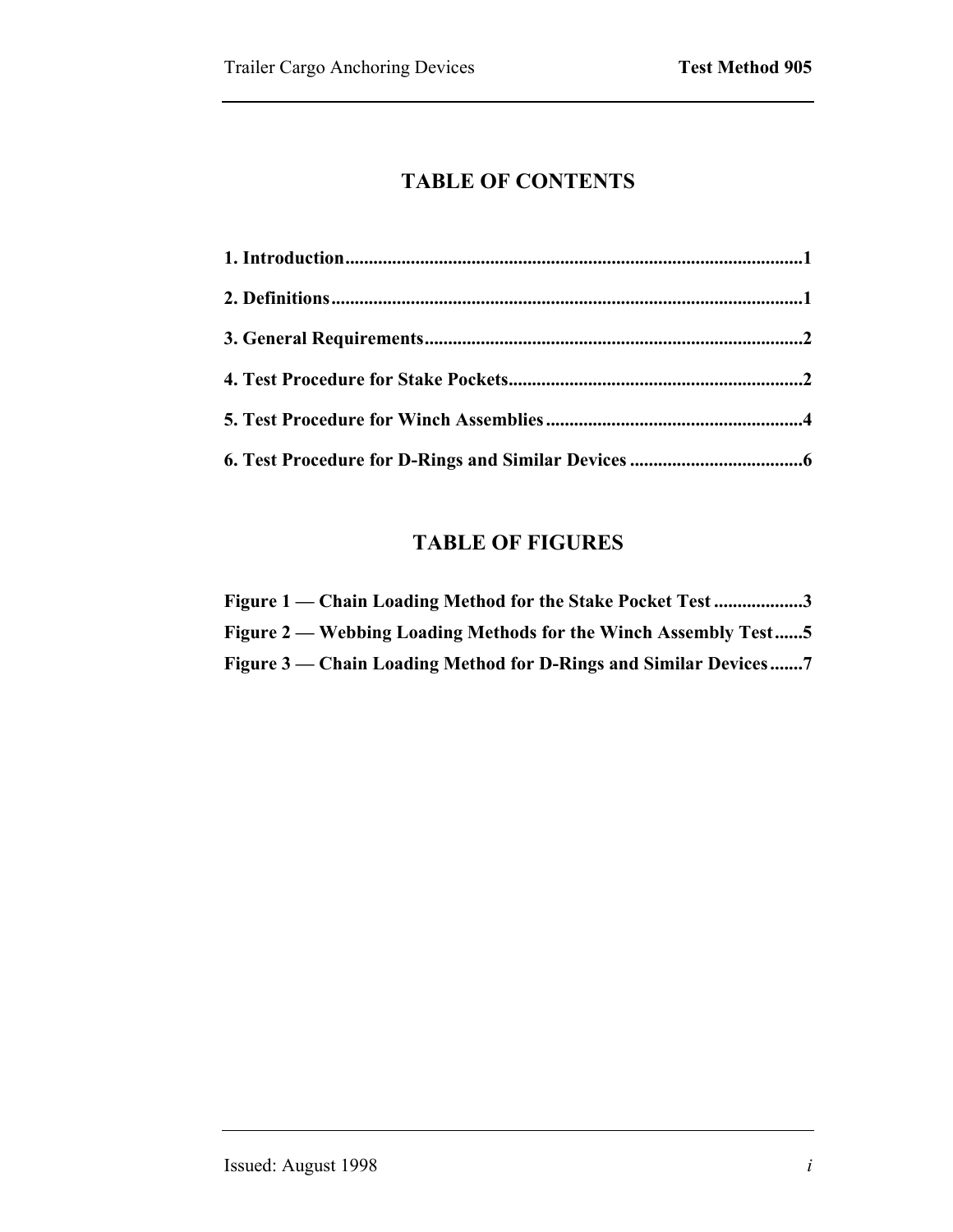#### <span id="page-2-0"></span>**1. Introduction**

*Test Method 905 – Trailer Cargo Anchoring Devices (November 1997)* is to be used for demonstrating compliance with the requirements of section 905 of Schedule IV to the *Motor Vehicle Safety Regulations*.

(Original signed by)

Director, Motor Vehicle Standards and Research for the Minister of Transport Ottawa, Ontario

#### **Safety Note**

The forces used in the tests specified in this test method are sufficient to cause serious injury or death should a test component fail. In order to ensure the safety of personnel, the test equipment used must be capable of withstanding the prescribed loads, and test personnel must be adequately protected.

#### <span id="page-2-1"></span>**2. Definitions**

**Example 3 is a strength** means the maximum continuous load that a cargo anchoring device and assembly can support without failing. *(résistance à la rupture)*

**"Working Load Limit"** or **"WLL"** means a load that is one-third the breaking strength of a tie-down component or assembly. For instance, if the breaking strength of a tie-down component or assembly is 6 800 kg (15 000 lb.), its working load limit would be 2 268 kg (5 000 lb.). *(charge utile)*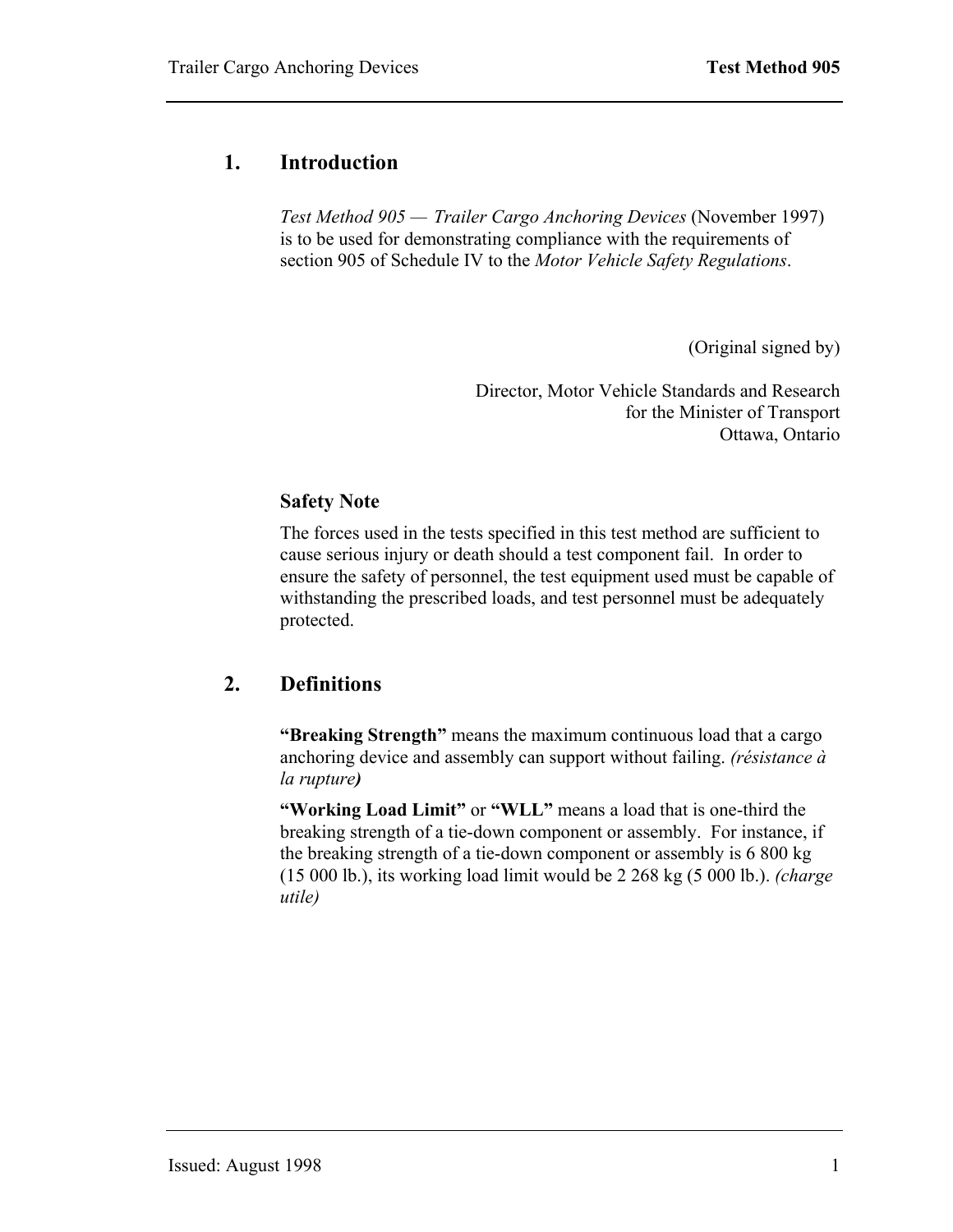#### <span id="page-3-0"></span>**3. General Requirements**

3.1 The tests prescribed by this test method may be performed on either a completed trailer or on a fixture that accurately simulates a cargo anchoring device when it is installed on a trailer.

 Note: The Department of Transport conducts its compliance tests on completed trailers.

- 3.2 Each cargo anchoring device is to be tested individually. No more than one cargo anchoring device may be loaded at the same time.
- 3.3 Post-test deformation of a cargo anchoring device and the surrounding support structure is permitted, as long as the structure resists a force equal to or greater than 67 000 N (15 056 lb.), as specified in subsection 905(4) of the *Motor Vehicle Safety Regulations*.
- 3.4 A load cell with an accuracy of 1% of full scale and with a capacity of 70 000 N (15 730 lb.) or greater must be used to measure the applied load. The load cell must be calibrated in accordance with the manufacturer's instructions and be traceable to national standards.

### <span id="page-3-1"></span>**4. Test Procedure for Stake Pockets**

- 4.1 The chain used in this test must conform to the requirements of the National Association of Chain Manufacturers*, Welded Steel Chain Specifications,* dated May 1,1996; it must have a minimum size of 10 mm (3/8 inch); and it must have a grade of 70 with a WLL of 2 290 kg (6 600 lb.) or a grade of 80 with a WLL of 3 200 kg (7 100 lb.).
- 4.2 The grab hooks must be specified by the manufacturer to be suitable for use with stake pockets, and they must have a minimum breaking strength equivalent to that of the grade of chain to which they are attached.
- 4.3 The chain-and-grab-hook assembly must be attached to the stake pocket in a manner similar to that illustrated in Figure 1 below.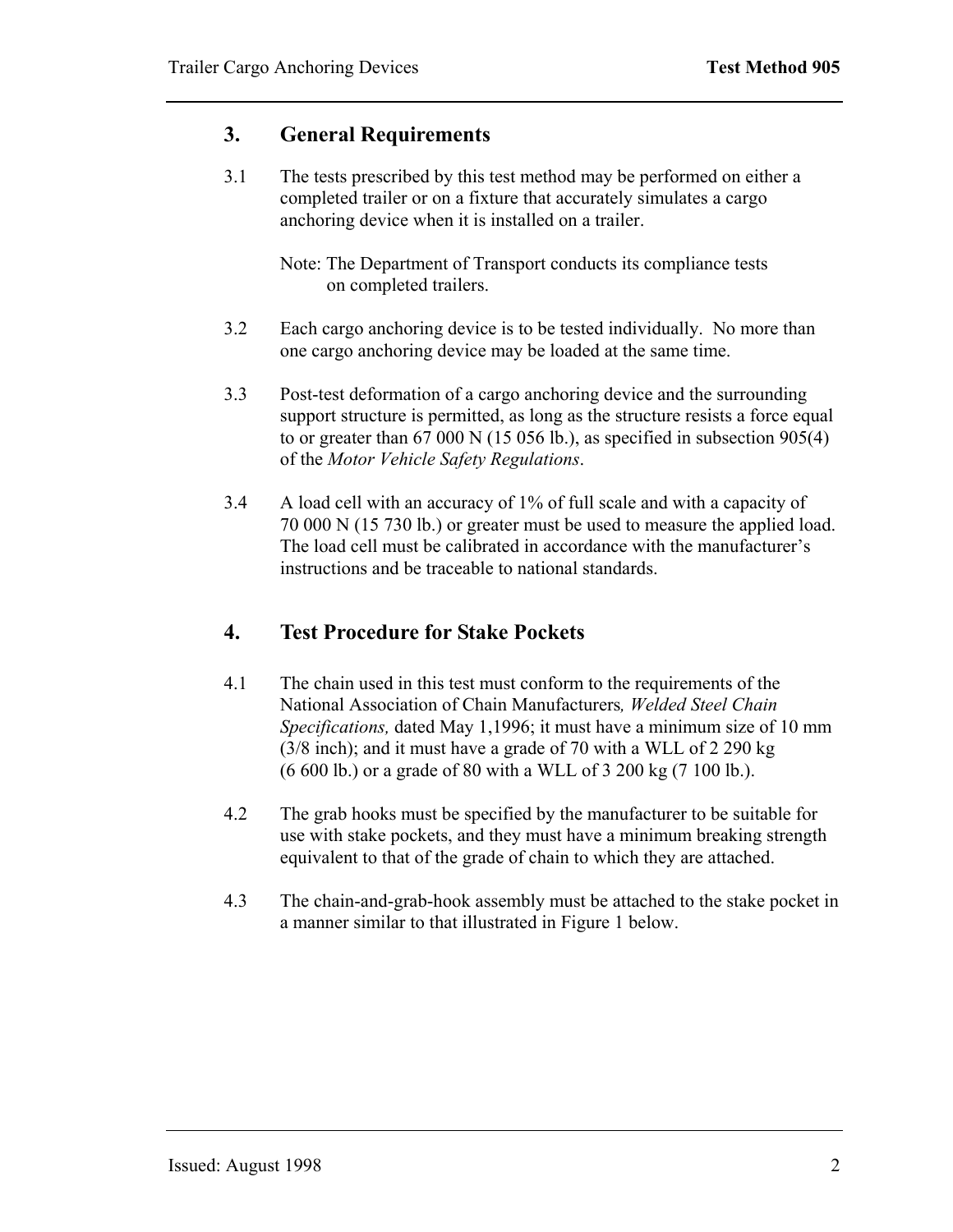<span id="page-4-0"></span>

Figure 1 – Chain Loading Method for the Stake Pocket Test

- 4.4 For stake pockets manufactured from aluminum alloys, block-type test fixtures may be used, if it can be demonstrated that the use of chain-andgrab-hook assemblies would cause excessive distortion.
- 4.5 The direction of the upward vertical force that is applied to the chain exiting the stake pocket must be  $\pm$  10 degrees from the true vertical.
- 4.6 A upward vertical force must be equal to or greater than 67 000 N (15 056 lb.), as indicated by the load cell, must be attained within 2 minutes of commencing the application of the force.
- 4.7 A force equal to or greater than 67 000 N (15 056 lb.), as indicated by the load cell, must be maintained for 15 seconds.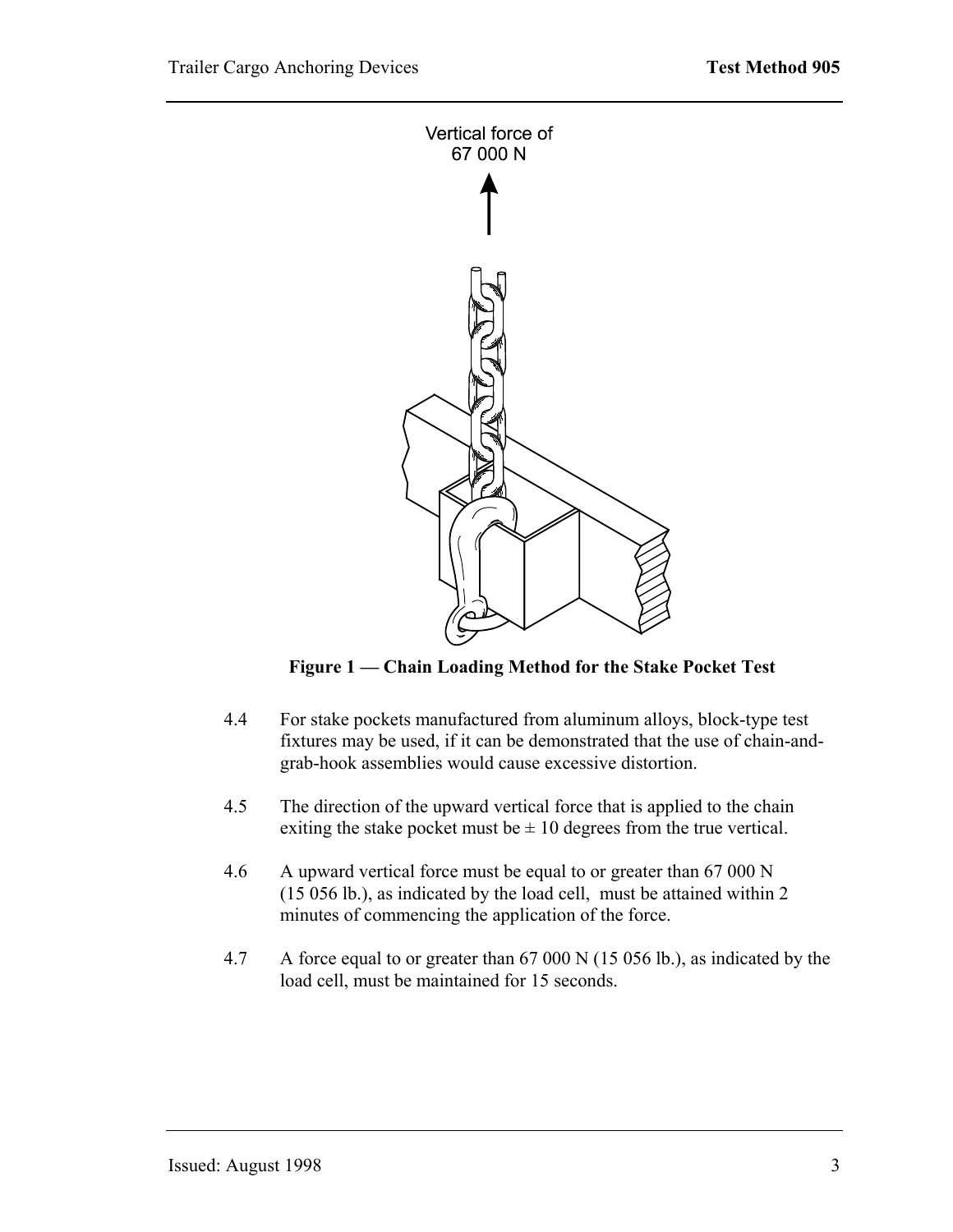#### <span id="page-5-0"></span>**5. Test Procedure for Winch Assemblies**

- 5.1 The breaking strength of the webbing or the webbing-and-chain assembly used in this test must be specified by the manufacturer as being equal to or greater than 89 000 N (20 000 lb.).
- 5.2 Due to the elastic nature of webbing, the length of webbing between the winch and test fixture must be kept to a minimum.
- 5.3 The webbing must be wrapped around the winch spool 2 to 4 times.
- 5.4 The webbing or webbing-and-chain assembly must be attached to the winch assembly in a manner similar to that illustrated in Figure 2 below.
- 5.5 The direction of the upward vertical force that is applied to the webbing or the webbing-and-chain assembly exiting the winch assembly must be  $\pm$  10 degrees from the true vertical.
- 5.6 A upward vertical force must be equal to or greater than 67 000 N (15 056 lb.), as indicated by the load cell, must be attained within 2 minutes of commencing the application of the force.
- 5.7 A force equal to or greater than 67 000 N (15 056 lb.), as indicated by the load cell, must be maintained for 15 seconds.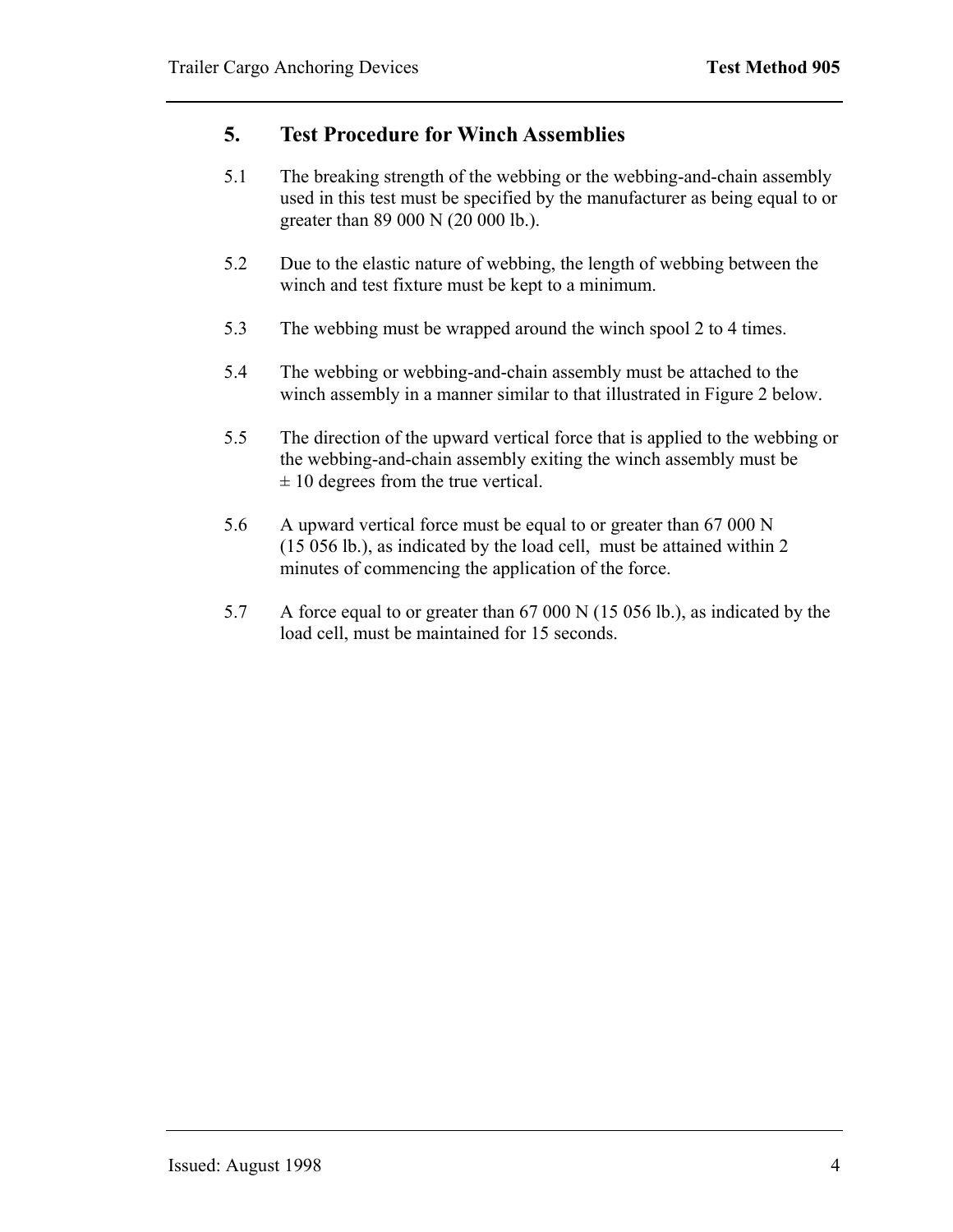<span id="page-6-0"></span>

2. Representative test fixture shown



Notes: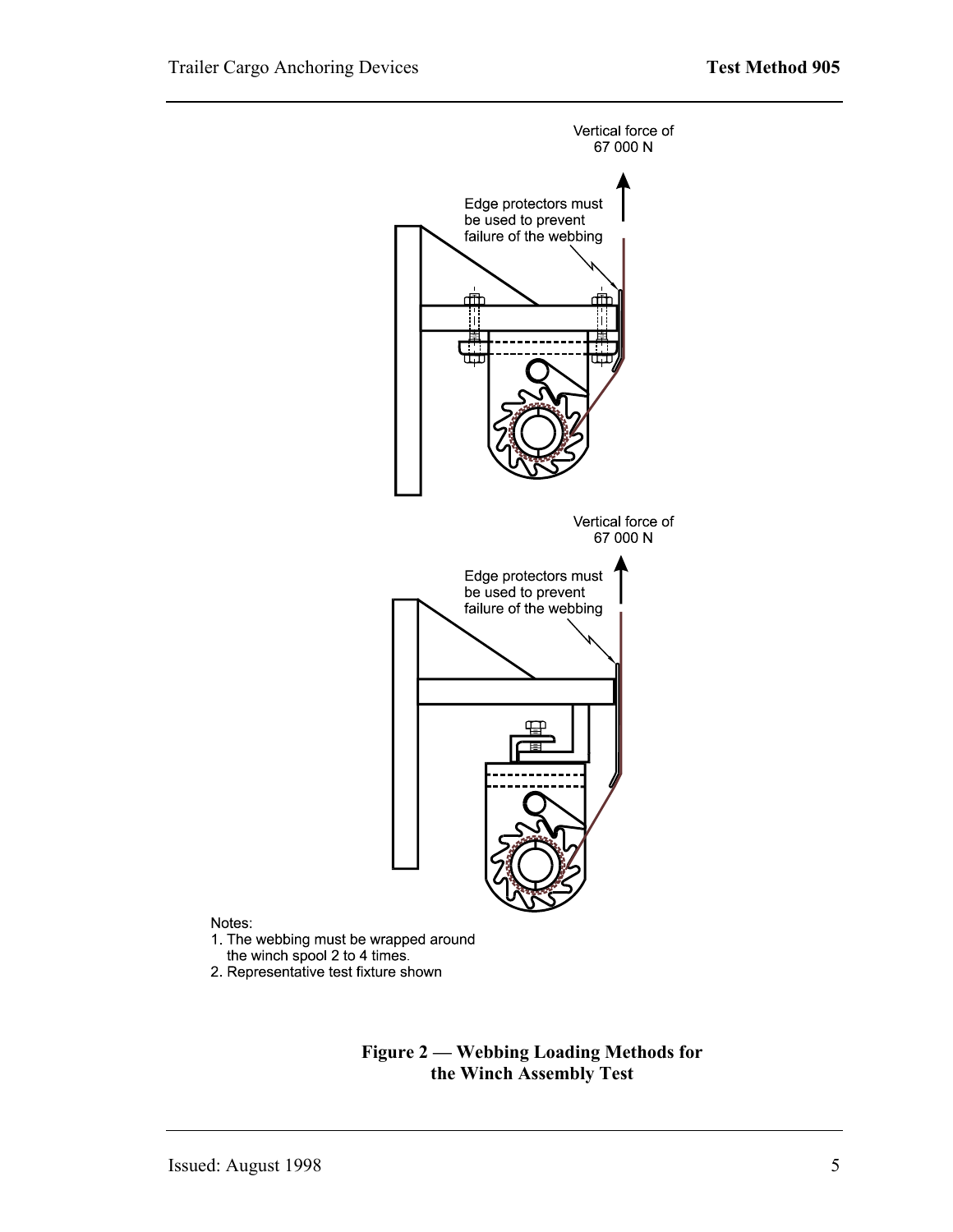#### <span id="page-7-0"></span>**6. Test Procedure for D-Rings and Similar Devices**

- 6.1 The chain used in this test must conform to the requirements of the National Association of Chain Manufacturers, *Welded Steel Chain Specifications*, dated May 1, 1996; it must have a minimum size of 10 mm (3/8 inch); and it must have a grade of 70 with a WLL of 2 290 kg (6 600 lb.) or a grade of 80 with a WLL of 3 200 kg (7 100 lb.).
- 6.2 The chain shackles must be certified by the manufacturer to be suitable for use with D-rings and similar devices, and they must have a minimum breaking strength equivalent to that of the grade of chain to which they are attached.
- 6.3 The D-ring or similar device must be tested in a manner similar to that illustrated in Figure 3 below.
- 6.4 The direction of the upward vertical force that is applied to the chain assembly extending from the D-ring or similar device must be  $\pm$  10 degrees from the true vertical.
- 6.5 A upward vertical force must be equal to or greater than 67 000 N (15 056 lb.), as indicated by the load cell, must be attained within 2 minutes of commencing the application of the force.
- 6.6 A force equal to or greater than 67 000 N (15 056 lb.), as indicated by the load cell, must be maintained for 15 seconds.